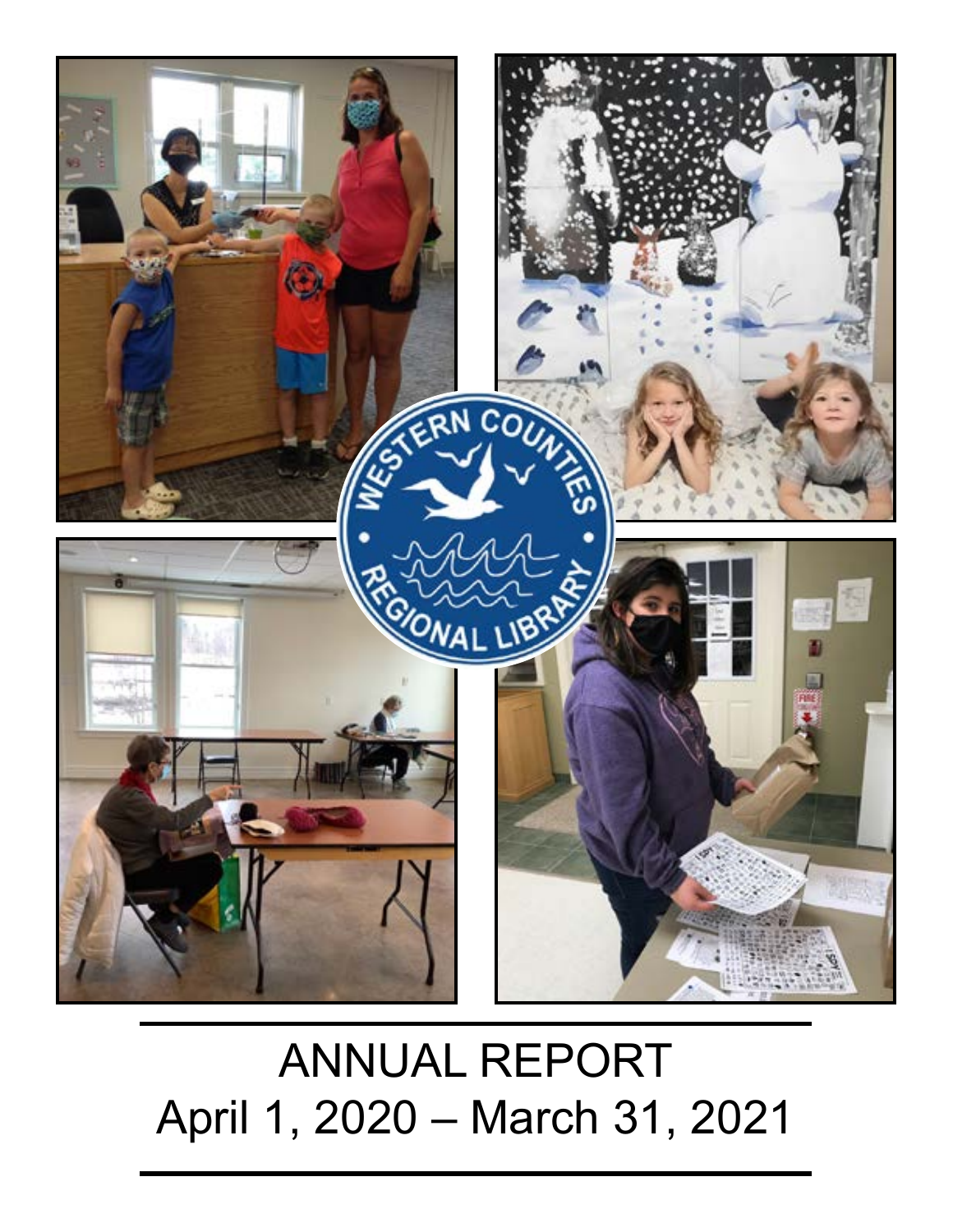

# WESTERN COUNTIES REGIONAL LIBRARY

## CHAIR'S REPORT

like a coastal lighthouse planted on a rock, public libraries have towered high and shone<br>
brightly for all people throughout history, guiding communities into harbours of learning and individuals into inlets of inclusion. The significance of public libraries is accentuated by the reality that they have stood the test of time. It speaks voluminously that public libraries have been free and accessible to communities - just like ours - for centuries.

In fact, the Romans started a practice of gathering scrolls in dry rooms wherein citizens could gather to have free public access to information and ideas.

Even after the largest empires have fallen, public libraries still stand - like indestructible beacons - because they promote individual growth, community well-being, literacy, equality, inclusion, access to information, and social opportunities which are free and accessible to all.

Have you ever wondered why public libraries have emerged resilient, even through times of war, famine, earthquake, epidemic, economic depression, and, most recently, a global pandemic? Isn't it because human beings cherish free, safe and accessible spaces which are devoted to equal opportunities for all people to experience timeless classics, freedom of thought, books/movies, new ideas, access to information, and stimulating social/learning opportunities?

At Western Counties Regional Library, this past year has been without precedence in testing the strength, purpose, and passion of our local libraries. The global pandemic, our social lockdowns, and an ongoing lack of provincial funding have brought a myriad of challenges to our staff, administration, and library board. Yet, in the indestructible tradition and timeless spirit of libraries, we remain both resilient and radiant in serving our communities and the people we all love. And so, in serving you, we are grateful for your patience and patronage during this past year!

I wish to conclude with an effusive and heart-felt thanks to our front-line staff who have gone to extraordinary lengths to deliver uninterrupted library service to our communities throughout this pandemic year! Thanks, additionally, to our director and proficient administrative team who have worked tirelessly behind the scenes to make our regional libraries the very best! Finally, I wish to thank our board for their friendly optimism, wise guidance, and unflinching support during my time as chair.

Shaun Hatfield **Chair**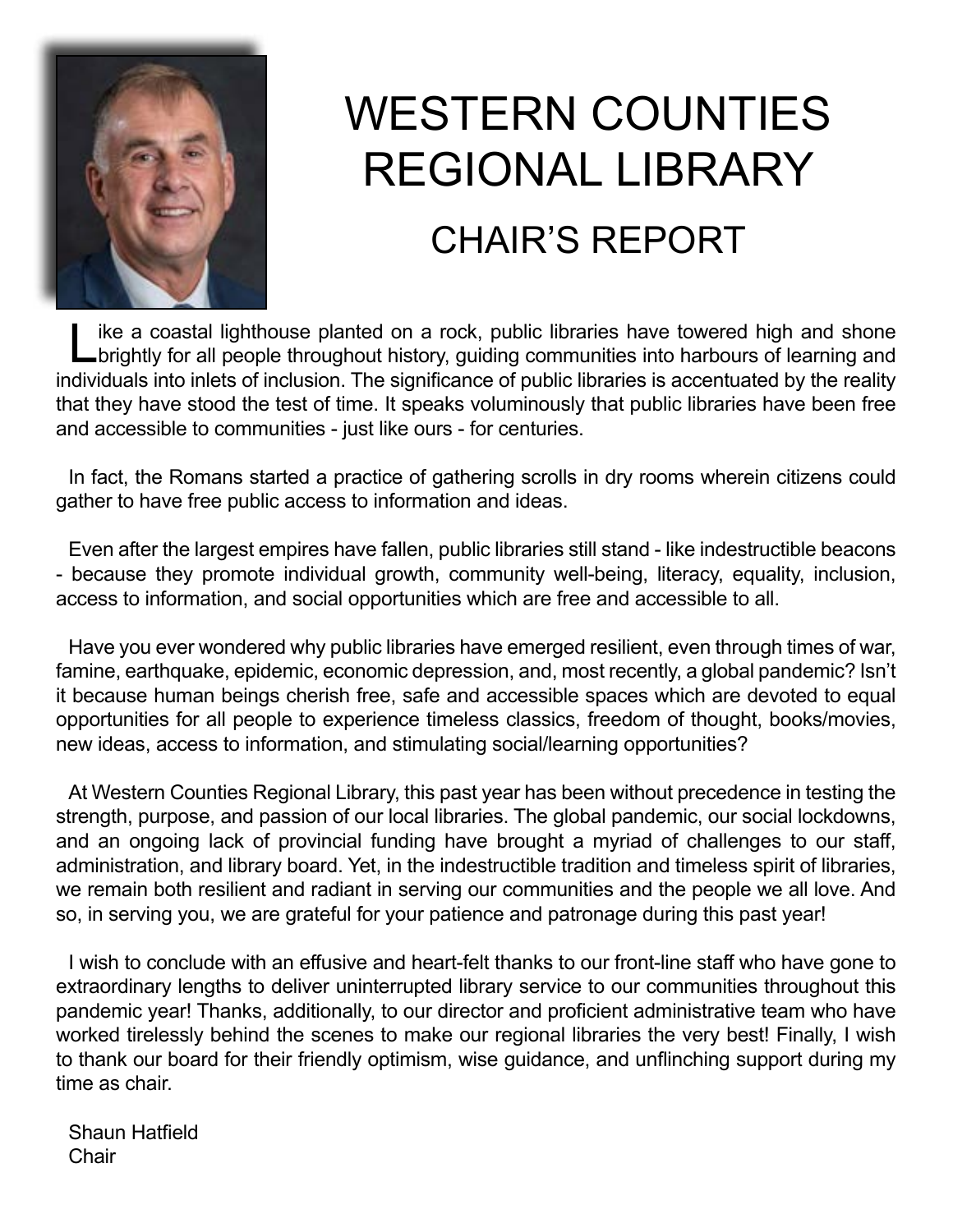## EXECUTIVE DIRECTOR'S REPORT

The year 2020 is certainly one for the history books. On<br>March 22, the Government of Nova Scotia declared a state of emergency to help contain the spread of COVID-19, which resulted in the library temporarily shutting its doors to the public.

In the months that followed, Western Counties Regional Library staff worked tirelessly to develop a pandemic reopening plan that would see us safely welcome people back to our libraries.



While our buildings remained closed, we continued to interact with patrons through virtual programming, telephone, social media, email and regular (postal) mail. We increased and diversified our digital collections, and expanded our Books-by-Mail service to serve all patrons. Although public computers were not available, people relied on our outdoor WI-FI (available at all branches) for Internet access.

We helped patrons sign up for library cards, find and download books and other materials, select books to be delivered by mail, and connect virtually with people. Where staff were available, they worked with outside organizations to provide related services including a COVID hot-line for seniors in Digby and a book selection and mailing service for teachers who wanted to provide reading materials to students without Internet access.

Those first few months following the province-wide shut down were rather unsettling. However, on June 29th, and with the support of our Board and the help of our municipalities, Yarmouth Public Library & Museum, Shelburne Library Building Association, and Nova Scotia Provincial Library, we safely welcomed people back to our branches, offering in-library browsing, computer access and borrowing services. By the fall, we resumed outreach services to seniors' residences. By early 2021, we re-introduced in-person programming.

In a year where we all experienced unusual amounts of uncertainty, one thing remained; people continued to look towards their library for information, entertainment, and connection, and, as always, the library met those needs.

Erin Comeau Executive Director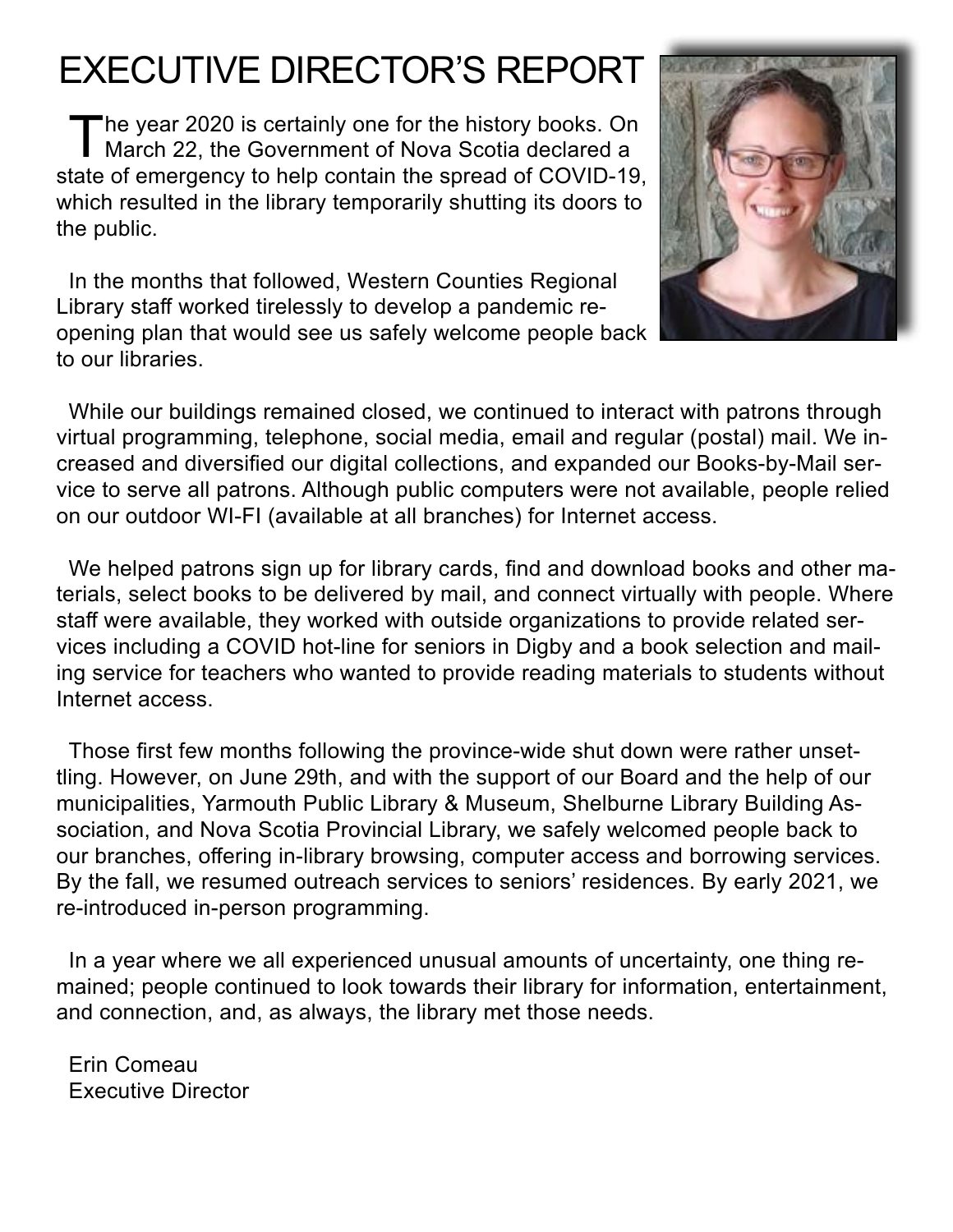## **Regional Highlights**

In response to the COVID-19 pandemic, Western Counties Regional Library bolstered its digital collections. New services included streaming movies, a collection of over 7,000 digital magazines and newspapers, digital books and K-12 interactive learning materials for students, art and craft video classes taught by top designers and artists, and self-directed online learning courses covering a variety of topics including business, design, web development and multimedia skills.

With the shift to online programming, patrons throughout the region were able to participate in the popular mid-week break presentations. Creative writers honed their skills in a series of workshops given by local authors Julian Mortimer Smith and Sylvia Gunnery. Book clubs continued to meet virtually while waiting to return to in-person gatherings.

Because in-person children's programs were not taking place, the library launched a grab-andgo program, which comprised of themed creative activities neatly prepared for children and their caregivers to take home and enjoy. Children also participated in virtual story times, puppet shows, and craft and science programs.

The library branches in Clare, Digby and Weymouth hosted eight in-person and virtual art exhibits in 2020-2021.

When the library re-opened to the public, it supported the public health fight against COVID-19 by becoming distribution centres for free re-usable masks for adults and youth, distributing thousands of masks (provided by Nova Scotia Health) to individuals and businesses in the Tri-Counties in the first few weeks of the initiative.

With health protocols firmly in place, in-person programs resumed in January 2021, and, in partnership with the Community Volunteer Income Tax Program, the library offered free income tax return clinics, a well-used and important service for low-income earners, in Digby, Shelburne and **Yarmouth** 

All 10 branches of Western Counties Regional Library helped promote *From Me To You*, an initiative of Engage Nova Scotia to encourage Nova Scotians to connect with each other in February and March during the pandemic.

The library branches continued to partner with government to help inform the public, including the distribution of posters outlining changes to the Nova Scotia Human Organ and Tissue Donation Act.

#### **2020-21 Regional Library Numbers**

| <b>Activity</b>                                              |          |
|--------------------------------------------------------------|----------|
| <b>Registered Members</b>                                    | 10,566   |
| <b>New Registered Members</b>                                | 960      |
| <b>Library In-Person Visits</b>                              | 42,051   |
| <b>Library Virtual Visits</b>                                | 50,474   |
| <b>Information Questions</b>                                 | 7,679    |
| <b>Summer Reading Club Participants</b>                      | 183      |
| Digital Loans (Overdrive and RBdigital, hoopla, PressReader) | 32,916   |
|                                                              |          |
| <b>Regional Stats</b>                                        |          |
| <b>Population Served</b>                                     | 56,124 * |
| <b>Public Access Computers</b>                               | $25**$   |
| <b>Library Branches</b>                                      | 10       |
| Number of Staff                                              | 47***    |

\* Statistics Canada estimates of the population as of July 1, 2020.

\*\* Restricted numbers because of the pandemic.

\*\*\* Includes full-time, part-time and casual staff.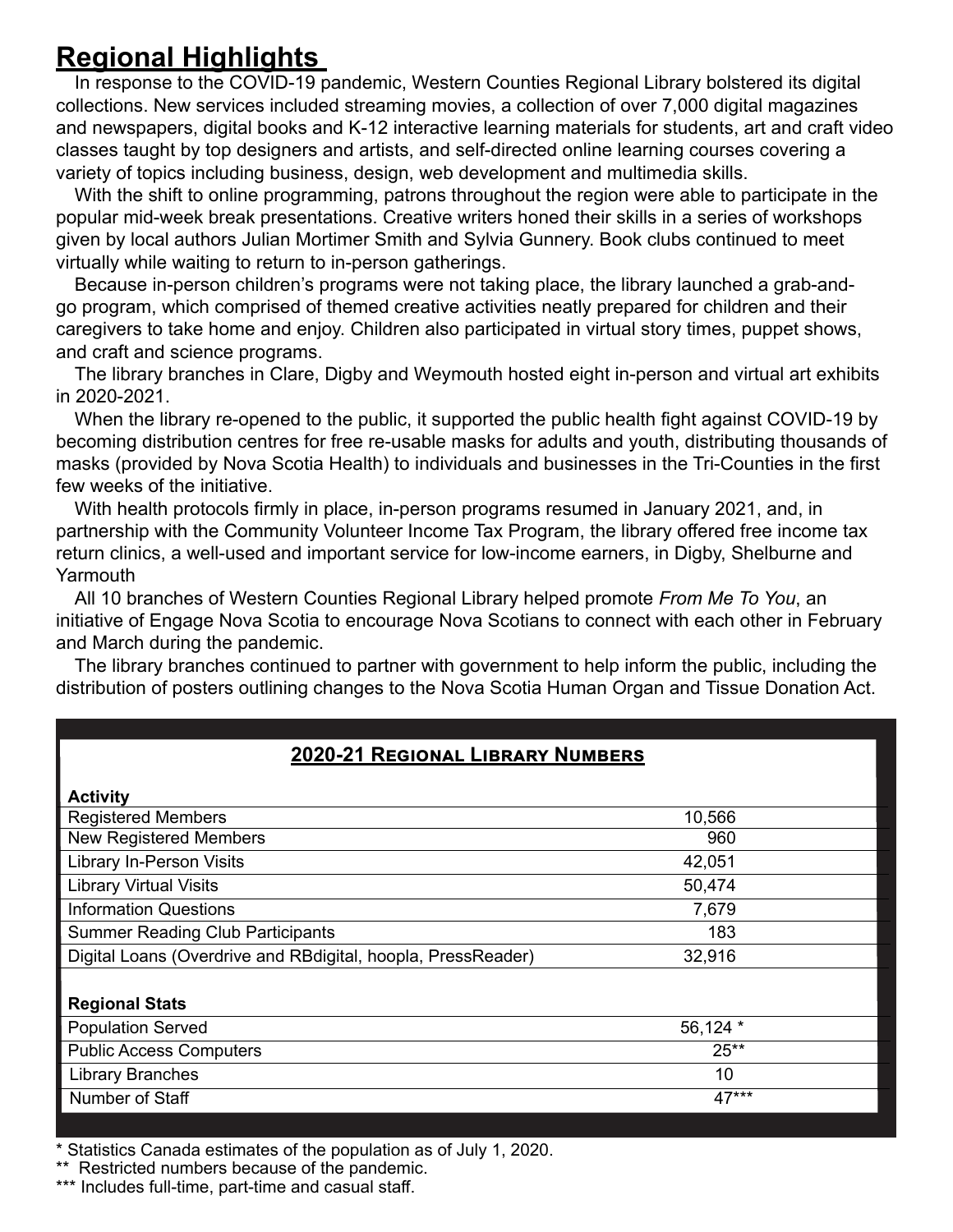## **Branches at a Glance**

#### **Barrington Snapshot**

"I wouldn't have made it (without the library)," says Sally Smith. "I am on a limited income and I can't go out and buy books. It saved my life."

She has a sister in Ottawa who is surprised at Sally's ability to find the wide range of books through Western Counties Regional Library. She says the library is all about borrowing books. She says she can use the digital services, but prefers having the physical book in her hand and loves being able to visit the library and see the staff.

"I haven't been treated with anything but respect and consideration. I've missed that contact (because of the pandemic). I still stick my head in and say 'Good morning.'"

> **Outreach & Book Deposits:**  Bay Side Home



**Barrington senior library clerk Michelle Cook gets creative doing a science program via video on Facebook.**

- イオチャ 1,011 Members
- 361 Program Participants 1991

4,684 Visits

- 7,132 Items Borrowed
	- 10 Summer Reading Club Participants
	- 358 Computer Bookings
- 5,270 Wireless Connections

#### **Clare Snapshot**

Artist Jennie Morrow recently moved from Yarmouth to the Meteghan area. Morrow had agreed to put on an exhibit in early March before the pandemic hit. "I was happy to share my work." When everything shut down on March 16, 2020, Clare library clerk Darlene Gaudet was determined to help share Morrow's work. She took photographs of the art and shared them on the library's Facebook Page, a new piece every day. "I don't know how many people saw that," Morrow says. "It probably did put my work out there. I appreciate her doing that." To put the public interest in the virtual exhibit in perspective, Morrow's painting Curious Cows reached 1,039 people, garnered 75 Likes, 31 Loves, 2 Wows, 24 comments and 10 shares on Facebook.





**Some of the Grab-and-Go kits helped homeschoolers with class projects such as this beaver puppet.**

- 735 Members
- 259 Program Participants i 1 1 i
- 2,604 Visits 1991
	- 4,613 Items Borrowed
		- 47 Summer Reading Club Participants
		- 269 Computer Bookings
	- 1,213 Wireless Connections

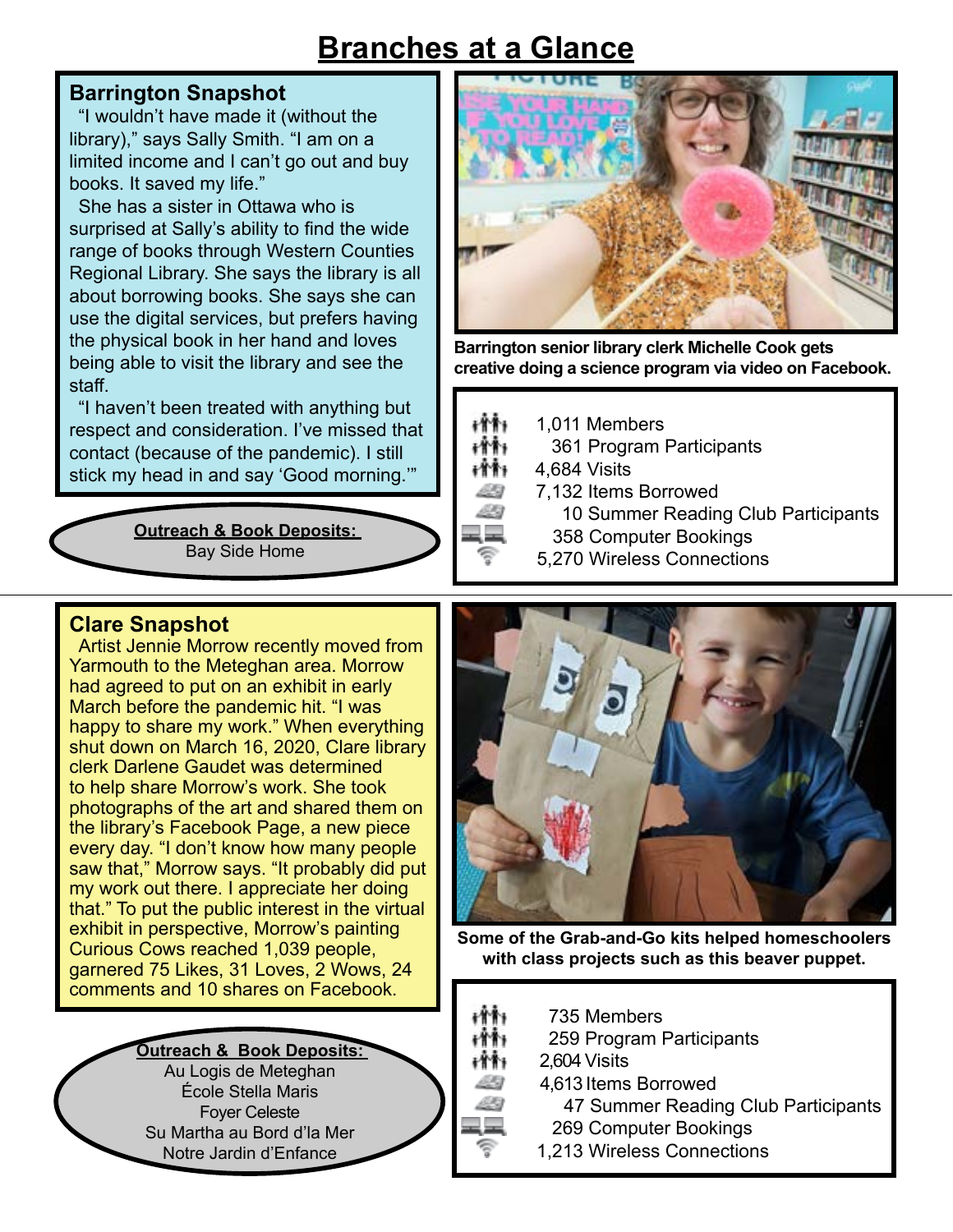#### **Clark's Harbour Snapshot**

"(The library) is a lifeline to the world," says homeschooling parent Julie Cunningham of Clark's Harbour library. The family has no Internet at home, using the library's Internet. The family also borrows DVDs for its movies, documentaries and television series. Access to the library's books and audiobooks has been critical to successfully homeschooling her children. During the COVID-19 pandemic, Cunningham calls library clerk Ruth Ann Atkinson, and Atkinson prepares all of her material for pickup. The library has been a vital source of teaching material. The family borrows a book on whales, dolphins and porpoises every summer that they can't find anywhere but at the library. She relishes the personal and social connection made at the library. "We really like Clark's Harbour library."

> **Outreach & Book Deposits:**  Ready Set Learn Preschool Miss Bethany's Preschool Centre



**This trio made these Pokemon pencil holders from a September Grab-and-Go kit at Clark's Harbour library.**

- 265 Members 柿
- 223 Program Participants ۴۴۱⊧
- ۴۴۱⊧ 1,711 Visits
	- 1,340 Items Borrowed
		- 14 Summer Reading Club Participants
		- 78 Computer Bookings
		- 6,029 Wireless Connection

#### **Digby Snapshot**

Since Christopher Wright moved to Digby in 2006, Digby library has been an essential part of his research work for two books, as well as online papers. "*Arctic Cargo: A History of Marine Transportation in Canada's North published in 2016* and *Of Penguins and Polar Bears: A History of Cold Water Cruising in 2020*, would not have been as comprehensive without the active assistance of the library staff in identifying the availability of books and papers, and arranging for their delivery." He says Digby library clerk Joanna Jarvis "went above and beyond" her duties to track down an essay only available through the Evelyn Waugh Society in the United Kingdom.



**Paint Night at the Digby library was very popular, overcoming the challenges of maintaining health protocols.**

- 1,679 Members
	- 1 ,004 Program Participants
- 5,233 Visits
	- 10,102 Items Borrowed
		- 6 Summer Reading Club Participants
		- 410 Computer Bookings
		- 2,280 Wireless Connections

**Book Deposits:** Digby Elementary School Digby Neck Consolidated School Digby Preschool Co-Op Learning Grove Childcare Centre Terrific Tots Screening Tideview Terrace

**Outreach &**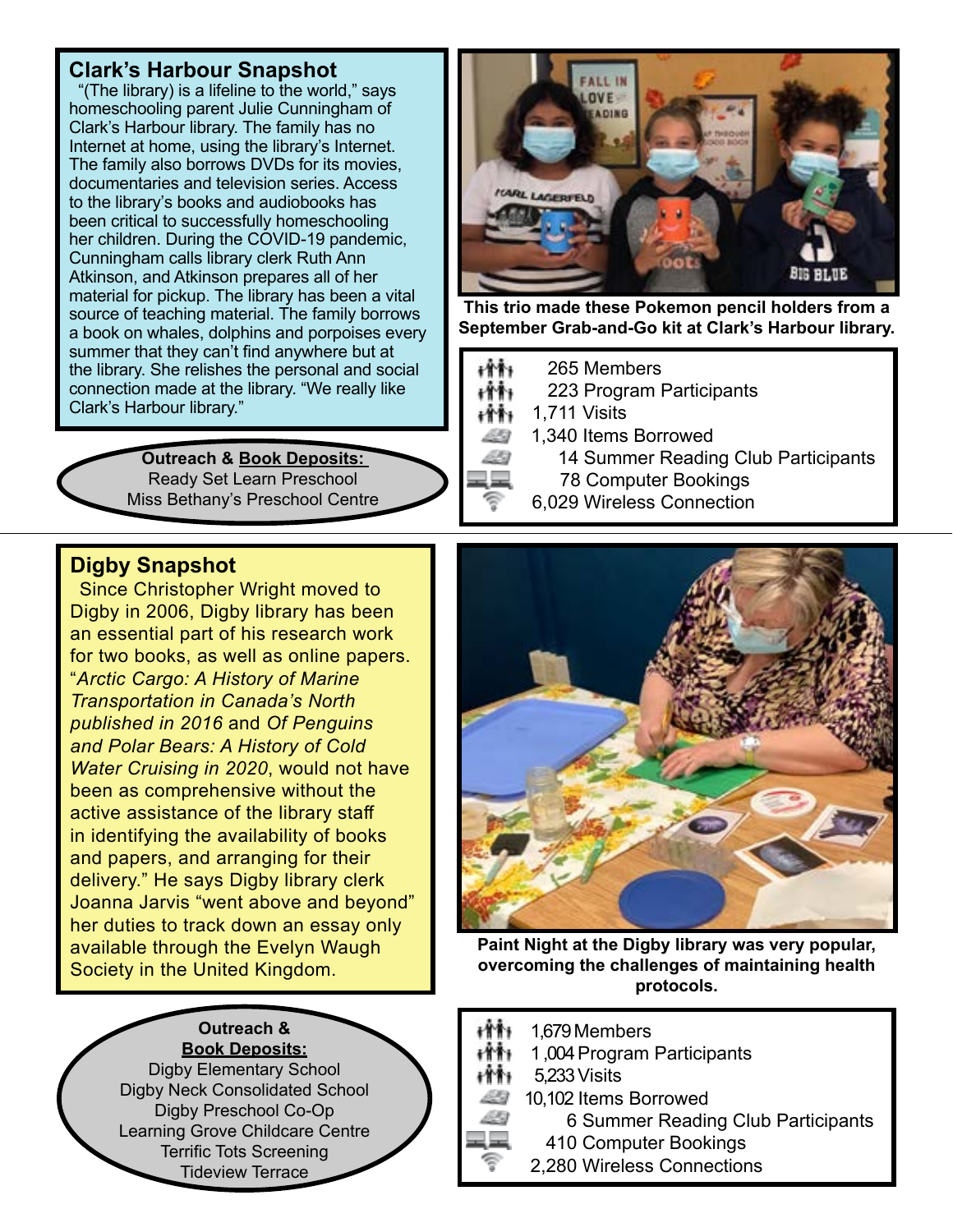#### **Lockeport Snapshot**

For Dayle Eshelby, Lockeport library has been invaluable.

"It's been a resource, a place that has been meticulous about respecting all protocols. It is welcoming to all different levels of the community," she says. Although she is not a user of the library's digital services, she enjoys borrowing books and attending presentations and events.

She is impressed with the level of service provided by Lockeport library clerk Danielle MacAuley-Williams.

"It is incredible some of the stuff the library comes up with," she says.

Something she finds at the library that she can't elsewhere is access to local information and authors.

**Outreach & Book Deposits:**

MacLeod Surf Lodge Nursing Home Atlantic Heights Rest Home Ltd. The Fox and Hare Daycare

#### **Pubnico Snapshot**

Marjorie Cunningham has borrowed and read over 1,600 books from the Pubnico library, having played a role in the birth of the branch in the old church.

"I read all the time," she says, adding that it doesn't matter the genre or topic. She will read the back cover and make her book choices from there, borrowing seven or eight books at a time. She says it is very important to have a library. She used to belong to a book club, but it got too expensive, she says. She quickly discovered she could borrow all the titles from the library that the book club offered.

#### **Outreach & Book Deposits:**

Nakile Home for Special Care Pont du Marais



**Lockeport library user Dayle Eshelby holds a sign for a photo she submitted during the #whyilovemylibrary social media campaign in the fall of 2020.**

- 十余条 357 Members
- 1991 549 Program Participants
- f<sup></sup> <sup>†</sup> 1,851 Visits
	- 4,530 Items Borrowed
		- 3 Summer Reading Club Participants
		- 393 Computer Bookings
			- 2,149 Wireless Connections



**Pubnico library clerk Mahala Sears does a virtual Halloween craft program on Facebook.**

- 318 Members
- 541 Program Participants
- 1,129 Visits 1991
	- 1,877 Items Borrowed
		- 3 Summer Reading Club Participants
		- 88 Computer Bookings
			- 2,047 Wireless Connections

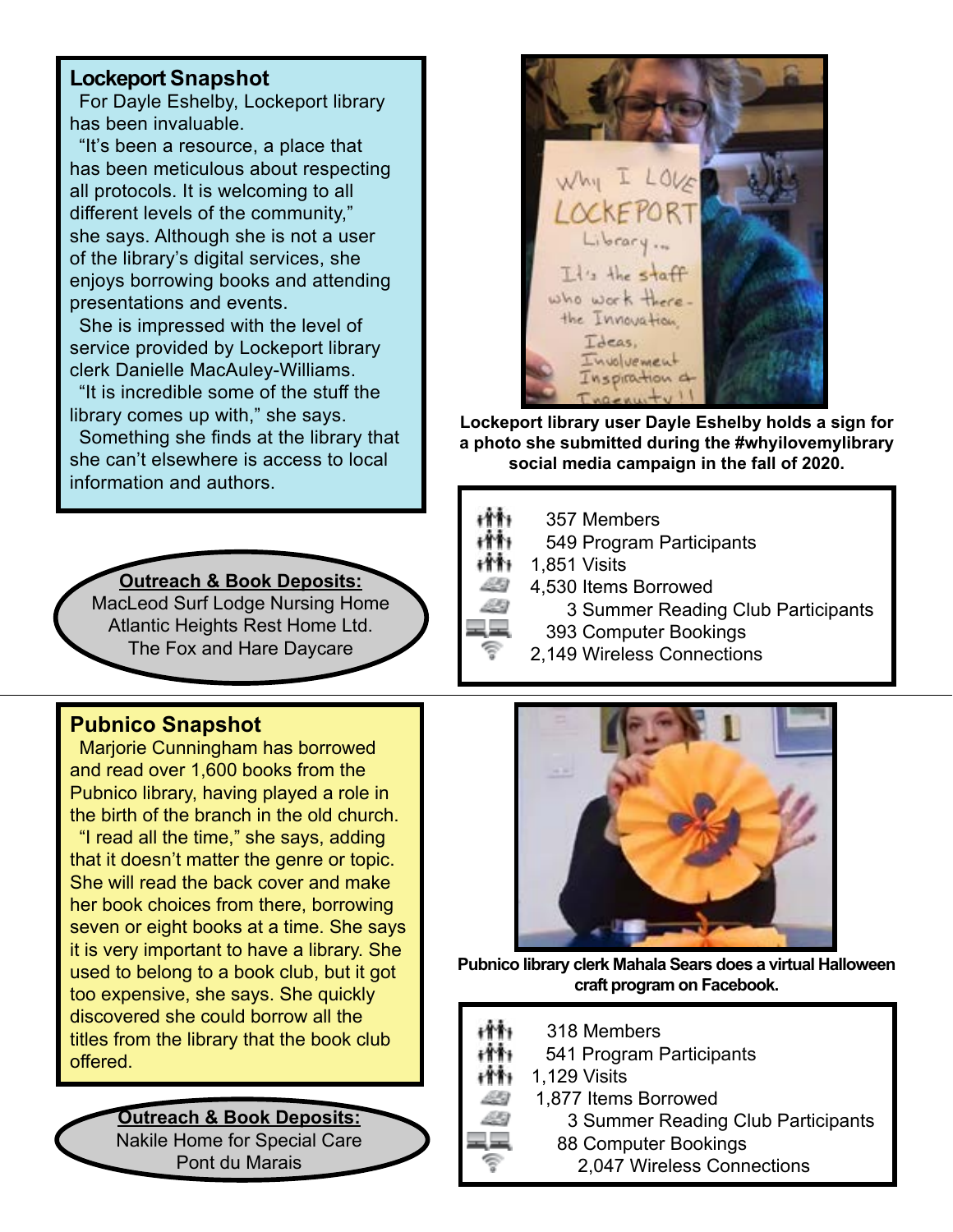#### **Shelburne Snapshot**

Retired teacher and historical researcher and writer Lewis Jackson says McKay Memorial Library is a real asset to the community and the staff "has always been exceptional."

Libraries have been a fundamental part of his life, and Western Counties Regional Library has been "just incredible," providing him access to collections such as the library's H. R. Banks Nova Scotiana collection, a rich repository of books, journals, pamphlets and articles by and about Nova Scotians, and material from academic libraries across Canada.

#### **Outreach & Book Deposits:**  Mary's Abide Awhile Home Limited Roseway Manor Inc.



**This bench, framed photo and books were donated to McKay Memorial Library in memory of former library clerk Suzanne Grear, who died on June 12, 2020.**

1,182 Members



657 Program Participants

3,471 Visits

- 9,124 Items Borrowed
	- 3 Summer Reading Club Participants
		- 614 Computer Bookings
- 2,773 Wireless Connections

#### **Westport Snapshot**

Mike McKinnell uses one word to sum up what the library means to him and his wife Lauren, "Salvation." The couple moved from the Ottawa area to Brier Island in the winter. Once they had completed their two-week quarantine, the library provided them with access to all kinds of books, magazines and DVDs. They had no Internet to start and limited cellphone coverage. "We use the DVDs because why wouldn't you," he says. The couple can order in books, magazines and movies. They found the library was an important first place to establish many social contacts, putting them in touch with the community. They enjoy making use of the free, high-speed wi-fi available at the library to download movies and access the Internet, something they can access even when the library is closed.

> **Outreach & Book Deposits:**  Individual seniors



**The December Westport library Grab-and-Go kit included everything one needed to write a letter to Santa.** 

- 158 Members
- 147 Program Participants
- 567 Visits
	- 1,206 Items Borrowed

0 Summer Reading Club Participants

- 26 Computer Bookings
- 1,964 Wireless Connections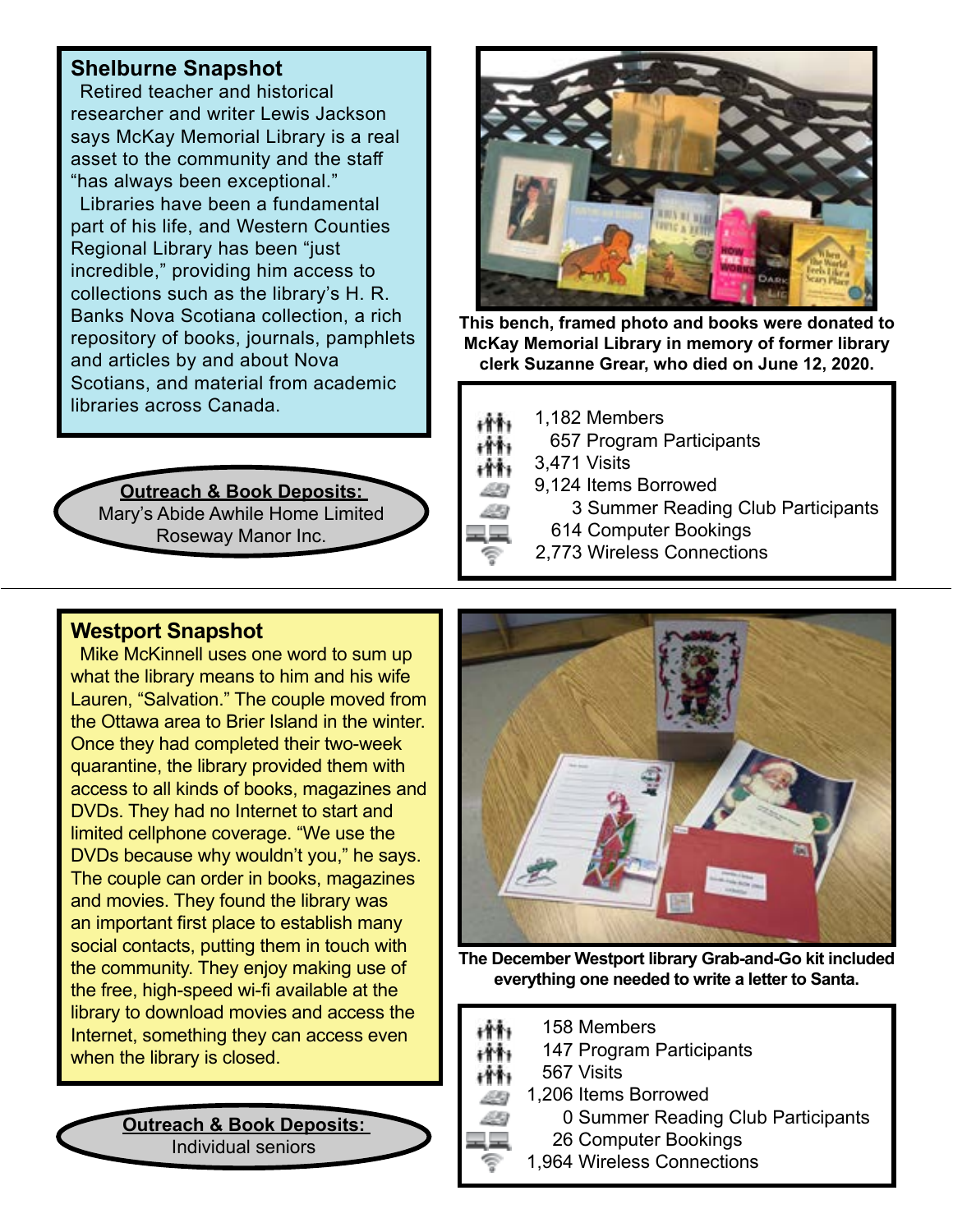#### **Weymouth Snapshot**

Louis Comeau has used the library constantly since 2006. "It has served me very well," he says. "The computers were/ are wonderful useful tools for doing my work, ordering movies without my having to buy a computer of my own."

He says the library clerks have helped him navigate the technology and instructed him how to properly use the computers. It has also helped him access entertainment he couldn't afford otherwise.

"The amount of money I have saved in movies from the library is incredible. I have read countless books of interest and love this cozy atmospheric place. Thank you so much!"

> **Outreach & Book Deposits:**  Maison Jerome



**Needle craft afternoon at Weymouth library.**

- والأكاوة 859 Members
- 276 Program Participants げある
- $\mathbf{H}$  3,304 Visits
	- 5,660 Items Borrowed
		- 29 Summer Reading Club Participants
	- 374 Computer Bookings
	- 2,416 Wireless Connections

#### **Yarmouth Snapshot**

Barb and Eric Ruff rely heavily on the library, using it as a source of books, eBooks and audiobooks. Avid travelers and birders, they have also been regular presenters and attendees at the Yarmouth library's Mid-Week Break series. When the COVID-19 pandemic hit, the library moved its programming online. "We've enjoyed the Mid-Week Break program and appreciate being able to stay at home to watch the programs," says Eric. "We've presented two or three of the programs which have, in turn, been a learning experience for us which has added to our knowledge of computer techniques." As presenters, the virtual presentations have enabled the couple to share their experiences with friends and families who live elsewhere – including Halifax, British Columbia, England, the United States and Norway. "We're pleased with how well the library has attempted to serve the public during the pandemic. We feel that the library is a vital service in our community."

> **Outreach & Book Deposits:**  12 local seniors residences



**The Yarmouth Chapter of Toastmasters International met at the Yarmouth library when it re-opened for in-person programming.**

- 3,871 Members
- 1,414 Program Participants
- <sup>1</sup><sup>1</sup>1, 17,497 Visits
	- 26,105 Items Borrowed
		- 68 Summer Reading Club Participants
		- 1,826 Computer Bookings
		- 6,250 Wireless Connections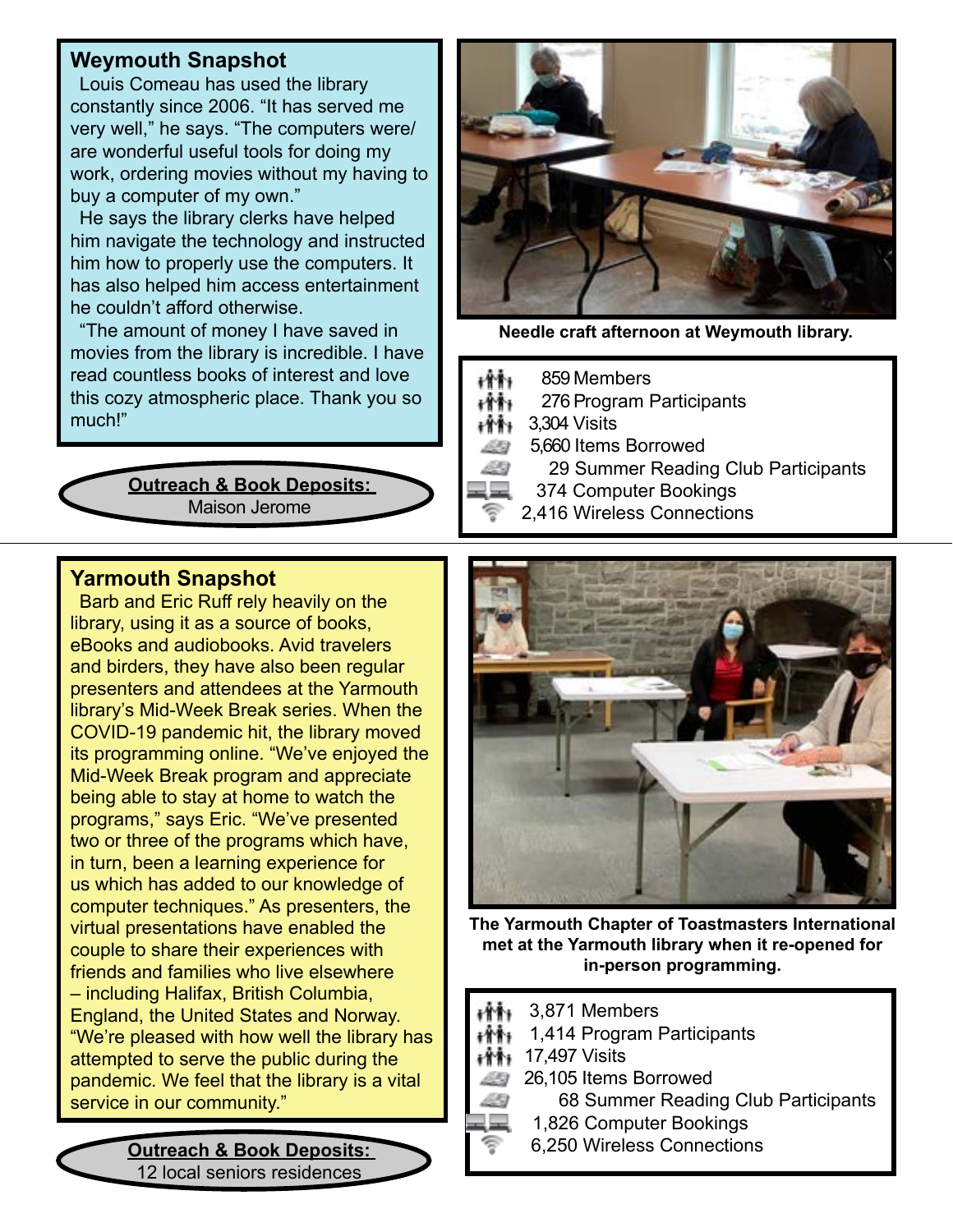### **Library Support**

The past year has been very challenging because of the COVID-19 pandemic. The library chose not to pursue prize donations from Tri-County businesses for the 2020 Summer Reading Club because businesses were hard hit by the pandemic lockdowns and public health measures.

The library did go ahead with a modified version of its 2020 Adopt-A-Book campaign. People responded in a big way to the campaign, pushing it well past its goal. The final tally for the eight-week campaign was 924 books adopted valued at \$25,206. Businesses, organizations, individuals, staff, former staff, board members and the library's Friends groups in Lockeport and Shelburne stepped up to help the library surpass its fundraising goal during a very difficult and trying moment in history. Because of the COVID-19 pandemic, the library delayed the campaign that was set to launch in April 2020 until September, shortening it from three months to eight weeks.

| <b>REGIONAL LIBRARY FINANCES</b>              |             |               |                         |             |              |  |
|-----------------------------------------------|-------------|---------------|-------------------------|-------------|--------------|--|
| <b>Expenditures</b>                           |             |               | <b>Revenues</b>         |             |              |  |
|                                               | 2020-2021   | 2019-2020     |                         | 2020-2021   | 2019-2020    |  |
| Salaries and Benefits \$1,138,352 \$1,100,245 |             |               | Province of Nova Scotia | \$1,360,500 | \$1,172,967  |  |
| <b>Library Materials</b>                      | \$200,176   | \$<br>182,045 | <b>Municipalities</b>   | \$373,500   | \$373,500    |  |
| <b>Other Expenses</b>                         | \$517,314   | \$352,672     | <b>Other Revenues</b>   | \$121,842   | 88,495<br>S. |  |
| <b>Total Expenditures</b>                     | \$1,855,842 | \$1,634,962   | <b>Total Revenues</b>   | \$1,855,842 | \$1,634,962  |  |



**Training and Development Manager Shannon Raynard prepares Grab-and-Go kits for the library's 10 branches.**



**Office Manager Yvonne LeBlanc prepares COVID-19 cleaning supplies for the library branches.**



**Headquarters clerk Karen Comeau prepares books by mail during the library's first shutdown.**